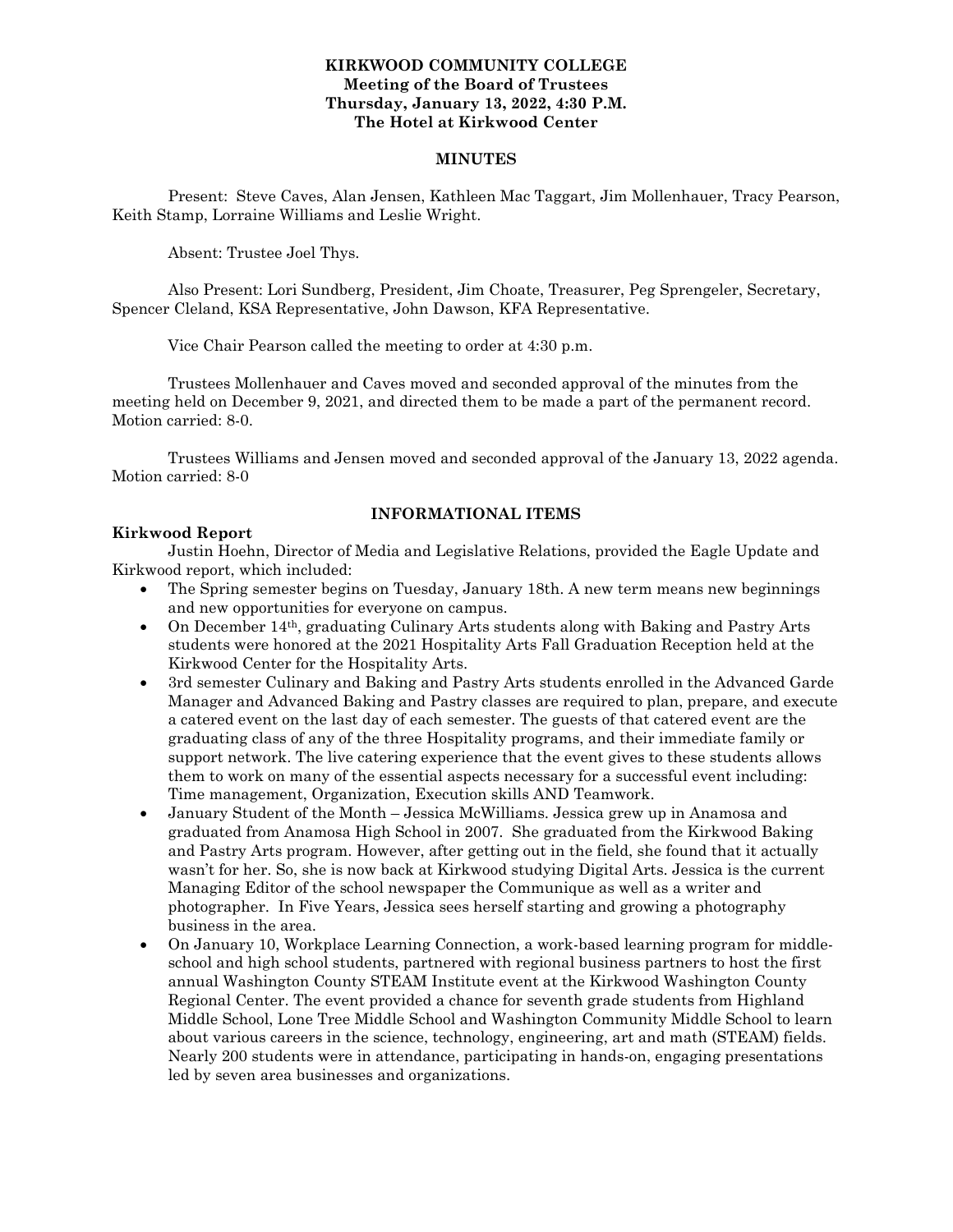- Kirkwood's Continuing Education department, in partnership with Iowa City Neighborhood and Development Services, has begun offering a Residential Construction Confidence Course for women. The unique course will give students hands-on experience in a low-risk environment while they make a difference in the community by working on renovation projects at low-income properties in the Iowa City area.
- The Kirkwood Eagles basketball teams are continuing their quests to bring home yet another championship to Johnson Hall. The men's team has a record of 12-6 and are ranked 17 in the latest rankings. Since the beginning of January, the Eagles are 3-1 including victories over Southwestern, Iowa Central and North Iowa Area Community College.
- Unfortunately, the women's team is no longer ranked #1 due to a heartbreaking overtime loss to Illinois Central College on December 30. With a record of 16-1, a #2 ranking, and a ton of basketball left to be played, the sky is still the limit for Kim Muhl's squad.
- It's no secret that the hospitality sector has been one of the hardest hit industries since the beginning of the pandemic. In the case of the Hotel at Kirkwood Center, a big issue is the current labor shortage. Despite having quite a few openings, the Hotel has faced some difficulties finding the optimal number of employees needed to take care of its distinguished guests.
- KCRG recently came out to showcase the Hotel and what it has to offer potential employees. Specifically, the piece talked about: How great of an employer the Hotel is, the different positions available AND the benefits and opportunities from working at Kirkwood.

#### **Diversity, Equity and Inclusion**

Jon Buse, Vice President – Student Services, provided an update with the board on the work of the college equity team and shared the final institutional statement on diversity, equity, and inclusion that was drafted by the equity team and approved by the cabinet. The statement reads:

*With a sense of determination and responsibility to address systemic inequities, we will serve our community through prioritizing equitable outcomes for historically marginalized populations. We commit to strengthen equity and inclusion practices, pedagogy, and policies that foster belonging and a supportive community for students, staff, and faculty.* 

In addition, Buse, Jennifer Bradley, and Wes Fowler reported on the progress of a number of DEI related initiatives and programs for faculty development, employee recruitment, and student success.

#### **Financial Report**

Treasurer Choate provided a high level review of planned changes to the FY22 projections that will be reviewed in detail at the February board meeting. Key items are lower credit revenues that will be offset to a degree by lower personnel and operating expenses. The various components of the annual property tax levy were discussed and defined. The initial FY23 property tax levy is expected to increase approximately 2% or \$0.025 with the majority of the increase being used to fund the continuing focus on public safety and security. The actual cost to a homeowner is expected to decrease approximately 2% due to state changes in the property tax valuation rollbacks.

Cash balances remain very strong with the College having 102 days of cash on hand, excluding an additional 58 days of CARES cash on hand.

The College was awarded the Distinguished Budget Presentation Award for its Budget Book submitted to the Government Finance Officers Association. Recognition and congratulations were directed to Melissa Christianson – Sr. Director Finance, Casey Dunning – Manager Budgets and Reporting, and Jessica Baseler – Financial Analyst from the Finance department. Special notice was given to Jessica for her work and leading the College through the Budget Book preparation and submission process.

#### **CONSENT AGENDA**

Trustees Williams and Wright moved and seconded approval of the Consent Agenda. Motion carried: 8-0.

A. Personnel (as attached to these minutes).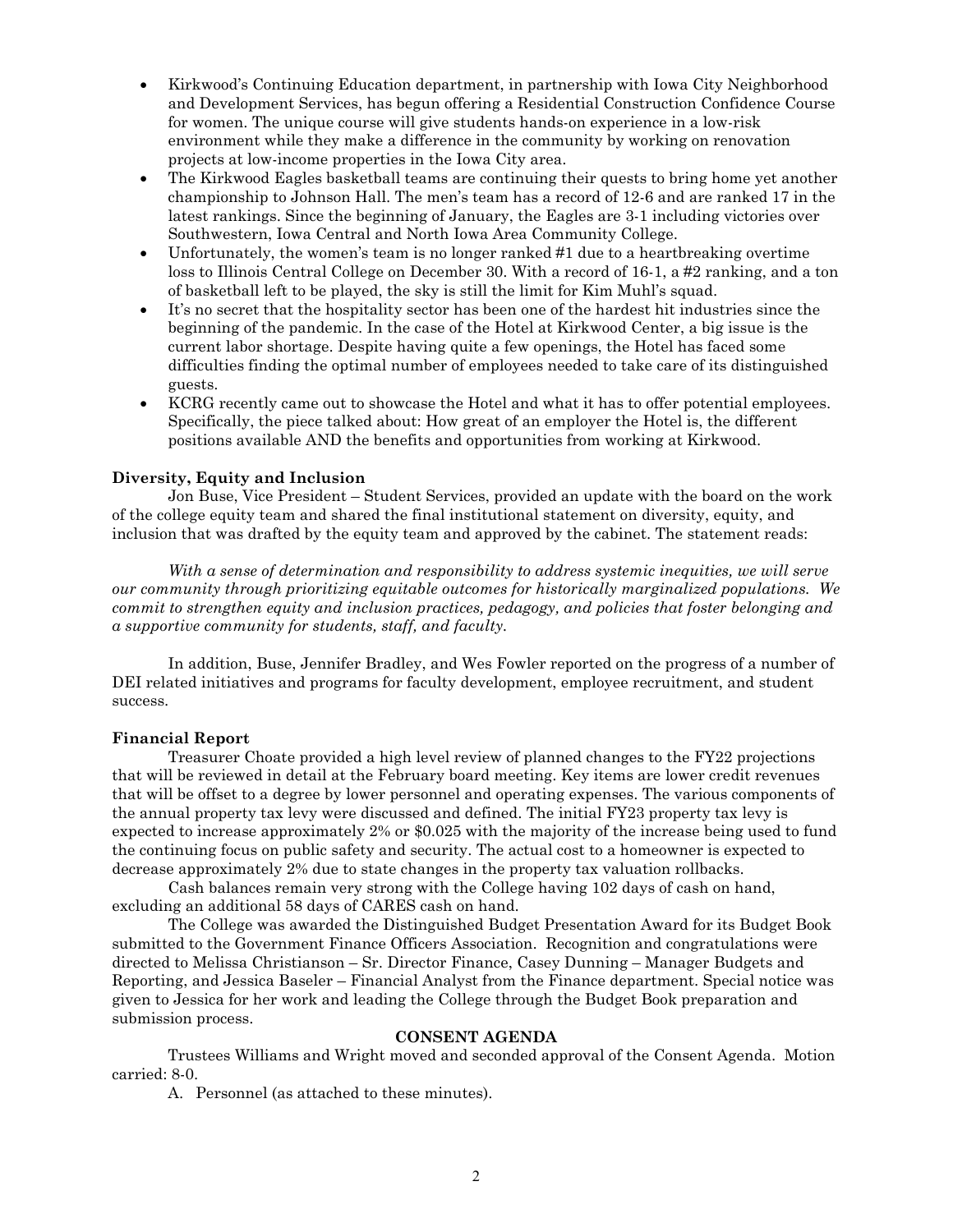- B. Synopsis of Bills
	- 1. Kirkwood Community College pages 1 through 77 for a total of \$11,073,563.62
	- 2. The Hotel at Kirkwood Center pages 1 through 4 for a total of \$239,541.69
- C. Change Orders:
	- 1. Larson Construction, Kirkwood Student Center \$12,540.74

# **NEW BUSINESS AGENDA**

# **Administration**

No new business for Administration.

# **Board**

No new business for the Board.

# **DELEGATIONS, PETITIONS, AND COMMUNICATIONS**

## **President's Report**

- Dr. Connie Thurman and Megan Thole, Institutional Effectiveness, will present at the Higher Learning Commission [HLC] conference in March. This may be the first time Kirkwood has been asked to present at this conference.
- First day of classes for the spring semester is Tues, Jan. 18. 2022.
- MLK, Jr. Day is Mon, Jan. 17, 2022. Dr. Kevin Gannon, the Tattooed Professor, Grand View University is the keynote speaker.
- Meeting with WSP Consultants February 3-4, 2022 in Iowa City.
- Will be the Team Chair in February 2022 for the reaffirmation process for Santa Fe Community College for the League for Innovation Board membership process. Event has been moved to a virtual process.

## **Secretary's Report**

- Change in rate for the mileage reimbursement as of 1/1/22.
- Save the date for MLK Jr. Day on Monday, January 17, 2022 The Hotel at Kirkwood, Ballroom.
- February 10, 2022 is the Winter Town Hall Meeting. It will be held from  $11:15$  am  $-12:10$  pm in Cedar Hall Room 234.
- March 4, 2022 is Employee Appreciation Day. Kirkwood will host a virtual employee awards event similar to 2021.

# **Report of Board Members**

No reports from Trustees.

There being no further business coming before the Board, Trustees Mollenhauer and Williams moved and seconded the meeting be adjourned at 5:38 p.m. Motion carried: 8-0.

Respectfully submitted by:

Peg Sprengeler, Board Secretary

\_\_\_\_\_\_\_\_\_\_\_\_\_\_\_\_\_\_\_\_\_\_\_\_\_\_\_\_\_\_\_\_\_\_

\_\_\_\_\_\_\_\_\_\_\_\_\_\_\_\_\_\_\_\_\_\_\_\_\_\_\_\_\_\_\_\_\_\_

Approved by Board on February 10, 2022:

Tracy Pearson, Vice Chair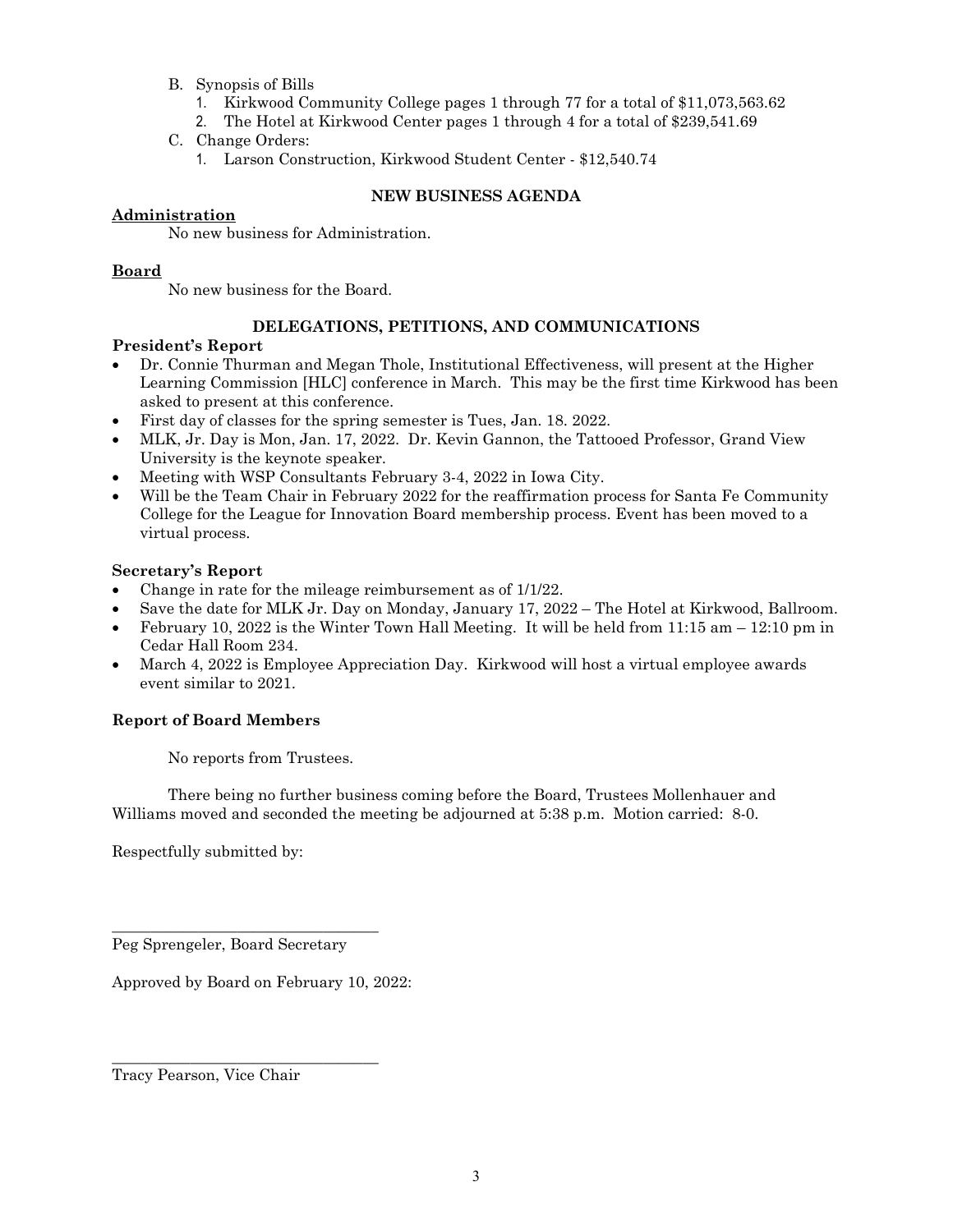# **Board of Trustees' Agenda January 13, 2022 PERSONNEL**

# **Replacements/New Positions**

| Name                            | <b>Title</b>                                          | <b>Department</b>                                | <b>Effective Date</b> | Salary/Wage          | <b>Replaces/New</b>           |
|---------------------------------|-------------------------------------------------------|--------------------------------------------------|-----------------------|----------------------|-------------------------------|
| <b>Tanner Albright</b>          | Public Safety Officer I                               | <b>Facilities and Public</b><br>Safety           | 11/29/2021            | \$16.78/hour         | <b>NEW</b>                    |
| Logan Barker                    | Public Safety Officer I                               | <b>Facilities and Public</b><br>Safety           | 11/29/2021            | \$16.78/hour         | <b>NEW</b>                    |
| Alex Brown                      | Public Safety Officer I                               | <b>Facilities and Public</b><br>Safety           | 11/29/2021            | \$16.78/hour         | <b>NEW</b>                    |
| Samantha Flores                 | Program Director, Trio Talent Search                  | Academic Affairs                                 | 01/03/2022            | \$65,100             | <b>NEW</b>                    |
| Rylee May*                      | Department Coordinator                                | Distance Learning                                | 01/03/2022            | \$48,882             | <b>NEW</b>                    |
| <b>Christopher Esser</b>        | Custodian                                             | <b>Facilities and Public</b><br>Safety           | 12/13/2021            | \$14.32/hour         | Jobe Gonzalez                 |
| Jonathan Juett                  | Faculty, Computer Science (174-Day)                   | Math and Science                                 | 01/03/2022            | \$59,289             | Cate Sheller                  |
| Jesse Bevins                    | Faculty, Paramedic (174-Day)                          | <b>Health Occupations</b>                        | 12/13/2021            | \$53,889             | <b>NEW</b>                    |
| Megan Suedkamp                  | Department Assistant                                  | Continuing Education                             | 12/13/2021            | \$16.78/hour         | <b>Tammy Baily</b>            |
| <b>Britney Graber</b>           | Research Analyst                                      | <b>Institutional Research</b>                    | 02/08/2022            | \$68,000             | <b>NEW</b>                    |
| Ramona Kline**                  | Department Assistant                                  | Communication,<br>English and Media              | 01/10/2022            | \$16.78/hour         | Carrie Barker                 |
| Peggy Somerville                | Counselor (201-Day)                                   | <b>Counseling Services</b>                       | 02/07/2022            | \$71,608             | Anne Clinton-Cirocco          |
| Sawyer Kabance                  | Custodian                                             | <b>Facilities and Public</b>                     | 01/10/2022            | \$14.32/hour         | Steve Dahlstrom               |
| Tessa Roseke**                  | Lead Technician                                       | Safety                                           | 12/22/2021            | \$16.78/hour         |                               |
| Jeramiah Cross**                | Supervisor                                            | Iowa Equestrian Center<br>Iowa Equestrian Center | 12/01/2021            | \$54,600             | Jeramiah Cross<br>Renee Price |
| Haylie Canterbury**             | Academic Advisor                                      | Dean of Students                                 | 01/10/2022            | \$44,800             | Alison Robinson               |
| Jen Mooney**                    | Pathway Navigator                                     | Social Sciences                                  | 01/24/2021            | \$44,800             | <b>NEW</b>                    |
| Tammy Baily*                    | <b>Bookstore Specialist</b>                           | <b>Bookstore</b>                                 | 01/03/2022            | \$17.51              | Deb O'Brien                   |
| Megan Arey*                     | Coordinator                                           | <b>Career Services</b>                           | 01/10/2022            | \$46,658             | Shauna Rasmussen              |
| Kaitlin Gregerson*              | Department Assistant                                  | <b>Continuing Education</b>                      | 01/03/2022            | \$17.19              | Kaitlin Gregerson             |
| Mark Lansing                    | <b>Temporary Faculty</b>                              | Industrial Technologies                          | 01/05/2022            | \$54,289             | <b>NEW</b>                    |
| Sarah Tedford<br>*Transfer      | Accountant                                            | Finance                                          | 01/24/2022            | \$46,900             | Boyd James                    |
| **Internal Promotion            |                                                       |                                                  |                       |                      |                               |
| <b>Separation of Employment</b> |                                                       |                                                  |                       |                      |                               |
| <b>Name</b>                     | <b>Title</b>                                          | <b>Department</b>                                | <b>Effective Date</b> | <b>Years</b>         |                               |
| Melanie Abu-Nameh               | Associate Professor, Culinary Arts                    | <b>Hospitality Arts</b>                          | 12/31/2021            | 17                   |                               |
| <b>Bobby Wade</b>               | Associate Professor                                   | Industrial Technology                            | 11/19/2021            | 8                    |                               |
| Lauren Spencer                  | <b>Student Support Specialist</b>                     | Enrollment                                       | 12/22/2021            | 0                    |                               |
| Michael Burkle                  | Faculty, Landscape                                    | Horticulture                                     | 8/12/2022             | 10                   |                               |
| Allyson Brawner                 | <b>Workforce Career Consultant</b>                    | Skills to Employment                             | 11/23/2021            | 0                    |                               |
| Mike Espinoza                   | <b>Admissions Director</b>                            | Admissions                                       | 12/22/2021            | 2                    |                               |
| <b>Taylor Beyal</b>             | Student Support Specialist II                         | Iowa City                                        | 01/12/2022            | 4                    |                               |
| <b>Change in Start Date</b>     |                                                       |                                                  |                       |                      |                               |
| <b>Name</b>                     | <b>Title</b>                                          | <b>Original Start Date</b>                       | <b>New Start Date</b> |                      |                               |
| Jourdan Jiruska                 | Program Developer<br>12/13/2021                       |                                                  | 01/10/2022            |                      |                               |
|                                 | <b>Retirements Under Retirement Incentive Program</b> |                                                  |                       |                      |                               |
| Name                            | <b>Title</b>                                          | <b>Department</b>                                | <b>Effective Date</b> | <b>Service Years</b> |                               |
| Vanessa Lopez                   | Department Assistant                                  | Skills to Employment                             | 08/31/2022            | 36                   |                               |
| <b>Shelley Schultz</b>          | <b>Library Technical Specialist</b>                   | <b>Library Services</b>                          | 08/31/2022            | 36                   |                               |
| Cindy Martin                    | Department Assistant                                  | Continuing Ed                                    | 06/30/2022            | 21                   |                               |
| James Thompson                  | Professor, LAN Management                             | Business and Info Tech                           | 08/31/2022            | 21                   |                               |
| Scott Anderson                  | Professor, Diesel Truck Technology                    | Agriculture Science                              | 08/31/2022            | 21                   |                               |
| Steven Abram                    | Professor, Management                                 | Business and Info Tech                           | 06/30/2022            | 21                   |                               |
| David Steven Owen               | Professor, Political Science                          | Social Sciences                                  | 08/31/2022            | 20                   |                               |
| David Polum                     | Custodian                                             | Facilities & Security                            | 08/31/2022            | 17                   |                               |